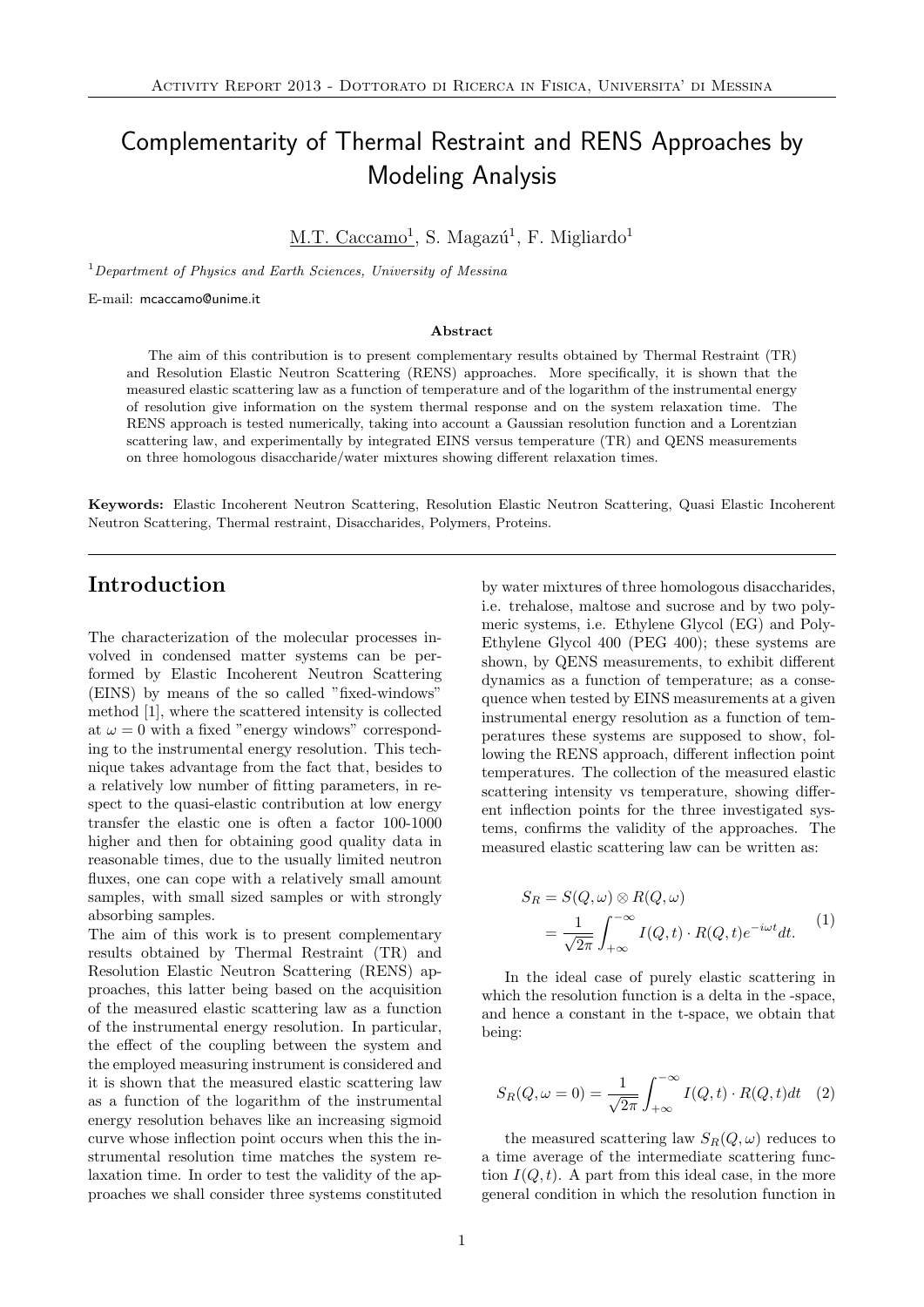the  $\omega$ -space has a non negligible width, the experimentally measured elastic scattering law, due to the finite energy instrumental resolution  $\Delta\omega$ ,  $S_R^M(Q)$  is:

$$
S_R^M(Q) = \int_{+\frac{\Delta\omega}{2}}^{-\frac{\Delta\omega}{2}} S_R(Q,\omega) d\omega \tag{3}
$$

and hence:

even.

$$
S_R^M = \int_{-\frac{\Delta\omega}{2}}^{\frac{\Delta\omega}{2}} S(Q,\omega) \otimes R(Q,\omega) d\omega
$$
  
= 
$$
\int_{-\frac{\Delta\omega}{2}}^{\frac{\Delta\omega}{2}} \left[ \frac{1}{\sqrt{2\pi}} \int_{-\infty}^{+\infty} I(Q,t) \cdot R(Q,t) e^{-i\omega t} dt \right] d\omega =
$$
  
= 
$$
\int_{-\frac{\Delta\omega}{2}}^{\frac{\Delta\omega}{2}} \left[ \frac{1}{\sqrt{2\pi}} \int_{+\infty}^{-\infty} I(Q,t) \cdot R(Q,t) cos \omega t dt \right] d\omega.
$$
  
(4)

being both the  $S(Q, \omega)$  and  $R(Q, \omega)$  functions



Figure 1: (a)Measured elastic scattering law, SRM, as a function of instrumental energy resolution for different temperature values.(b) Measured elastic scattering law, SRM, as a function of temperature for different instrumental resolution time values.

Figure 1 a shows the result the calculation of  $S^R_M$ as a function of the logarithm of the instrumental resolution. As it can be seen it shows an increasing sigmoid trend whose inflection point occurs when the linewidth of the resolution function approaches the linewidth of the system scattering law; in other words, in such a semi-logarithmic plot the inflection point occurs when the instrumental resolution time crosses the system relaxation time. Such a result shows the operating way of the RENS approach: from the inflection point of EINS profiles versus the logarithm of the energy resolution one can extract the system relaxation time. It should be noticed that, in a complementary way, see fig. 1 b for a given fixed instrumental energy resolution function from EINS profiles versus temperature one is able to obtain from the inflection point the temperature value for which the system relaxation time equals the resolution time.



Figure 2: Elastic Incoherent Neutron Scattering intensity spectra,  $S_M^R(Q)$ , for EG as a function of temperature and wave-vector Q.



Figure 3: Elastically scattered intensity profile of EG as a function of the exchanged wavevector Q, in the range between 0.195 and 4.552 Å<sup>(</sup>−1), and at temperature values in the range from 100 K to 296 K. As it can be seen, by increasing temperature, the scattered intensity shows an almost linear trend at T=100 K and then, at the higher temperature values, it drops in Q.

#### Materials and Methods

Ultra pure trehalose, maltose and sucrose, EG, PEG 400,  $D_2O$  and  $H_2O$ , purchased by Aldrich-Chemie, were used for the experiment. EINS data were collected by the IN13 spectrometer at ILL (Grenoble, France). Quasi Elastic Neutron Scattering (QENS) measurements were performed in a temperature range of 283-320K on hydrogenated trehalose, maltose and sucrose  $(C_{12}H_{22}O_{11})$  in  $H_2O$  and on partially deuterated trehalose, maltose and sucrose  $(C_{12}H_{14}D_8O_{11})$  in  $D_2O$  at a weight fraction values corresponding to 19 water  $(H_2O \text{ and } D_2O)$  molecules for each disaccharide molecule by the high resolution configuration of IRIS (graphite 002 and mica 006 analyser reflections) to measure sets of QENS